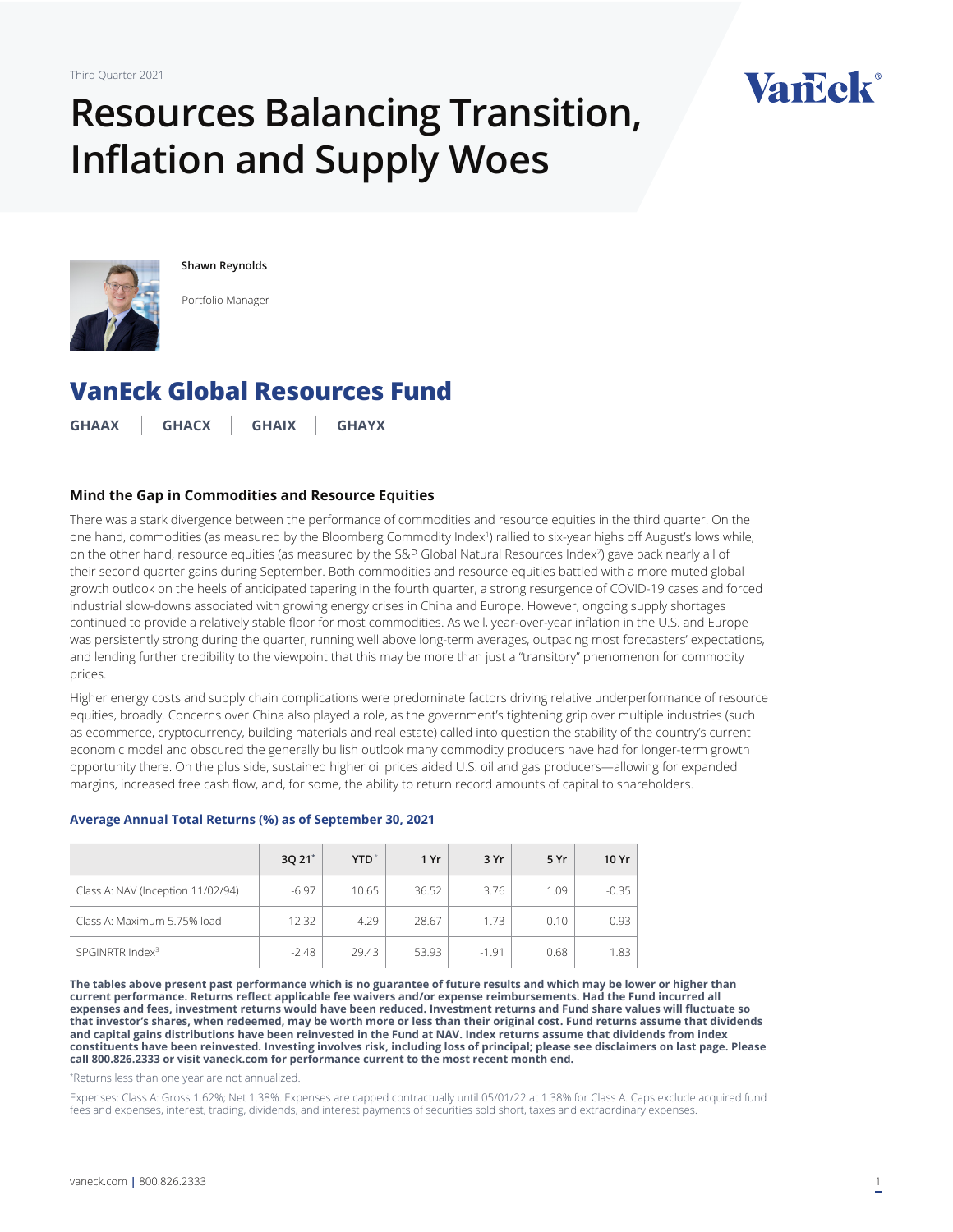### **Oil and Gas Markets Get Energized**

A rapprochement between Saudi Arabia and United Arab Emirates (UAE) at OPEC's July meeting came as a surprise to most especially considering the contentious nature of their previous interaction which eventually led to the postponement of a subsequent meeting. The cartel's ultimate decision to stick to its previously agreed-upon output increase until the spring of 2022 somewhat calmed oil markets. However, it also brought to the forefront a number of other pressing fundamental issues, including the long-term underinvestment in new supply and the potential for a rapid rebound in demand.

Similar supply and demand disparities also propelled natural gas prices (Henry Hub natural gas spot prices were up \$1.90 since end-June—an approximately 58% gain on the quarter). Cold winters in Asia and Europe last year left countries around the world scrambling to refill inventories before this coming winter. However, shuttered coal-fired power plants (in China) and a lack of strong winds (for most of Europe's wind turbines) have left limited options in terms of switching. The rise in natural gas prices also precipitated a spillover effect into fertilizer markets, too (natural gas is utilized in the production of ammonium nitrate and urea), where prices were dealt a dual blow following earlier hurricane-fueled supply disruptions at one of the world's largest urea producers, CF Industries (not held by the Fund).

Somewhat puzzlingly—particularly amid the pressure felt in oil and gas markets—renewable energy equities continued to take a pause. Hiccups in on-time project development and equipment sales (due to a shortage of semiconductors) dampened optimism for renewable energy equipment providers in the short term. Additionally, lack of full bipartisan support for President Biden's proposed infrastructure bill has, likely, muted an otherwise potentially stimulative effect seen from a unified front on U.S.'s largest climate change initiative.

#### **Battery Minerals Power Forward**

Most base and industrial metals experienced a slight pullback after reaching decades-long highs through the end of the second quarter (for most copper producers, too, this actually marked the first time since the first quarter of 2020 that they turned in negative quarterly returns). However, in September, aluminum prices briefly hit \$3,000 per tonne for the first time since 2008 as a number of converging supply-side factors—including Chinese government mandated production curbs to allay energy intensity concerns—raised some doubts over the industry's ability to meet increased demand through 2022. Additionally, prices of key battery minerals – including cobalt, lithium and manganese – continued to see support from supply tightness and steadily rising demand.

#### **Battery Minerals Are Still Going Strong…**



Source: Bloomberg. Data as of September 30, 2021. Returns calculated based on month-end spot prices for the quarter-to-date ("QTD", June 2021 to September 2021) and year-to-date ("YTD", December 2020 to September 2021) time periods. Past performance is not indicative of future results.

## **Major Dealings in Gold**

Divergent factors steered gold in opposing directions throughout most of the quarter. At times, persistent inflationary concerns and general market tepidness pushed prices upwards while, at other times, dollar strength and looming rate hikes (in 2022) pulled them downwards. Perhaps the biggest news in gold markets during the quarter was a deal announced in September that, once approved, would combine Kirkland Lake (2.15% of Fund net assets) with Agnico Eagle Mines (1.91% of Fund net assets) to create the world's third largest gold company behind Barrick (1.80% of Fund net assets) and Newmont (2.39% of Fund net assets). At 3.5 million ounces per year, the new Agnico does not rise to the level of a "super-major" (typically producing five to six million ounces per year). However, the combined entity still sets itself apart from others in terms of its potential for realizable cost efficiencies and low geopolitical risk profile, with 75% of production coming from Canada and the remainder from Finland, Australia and Mexico.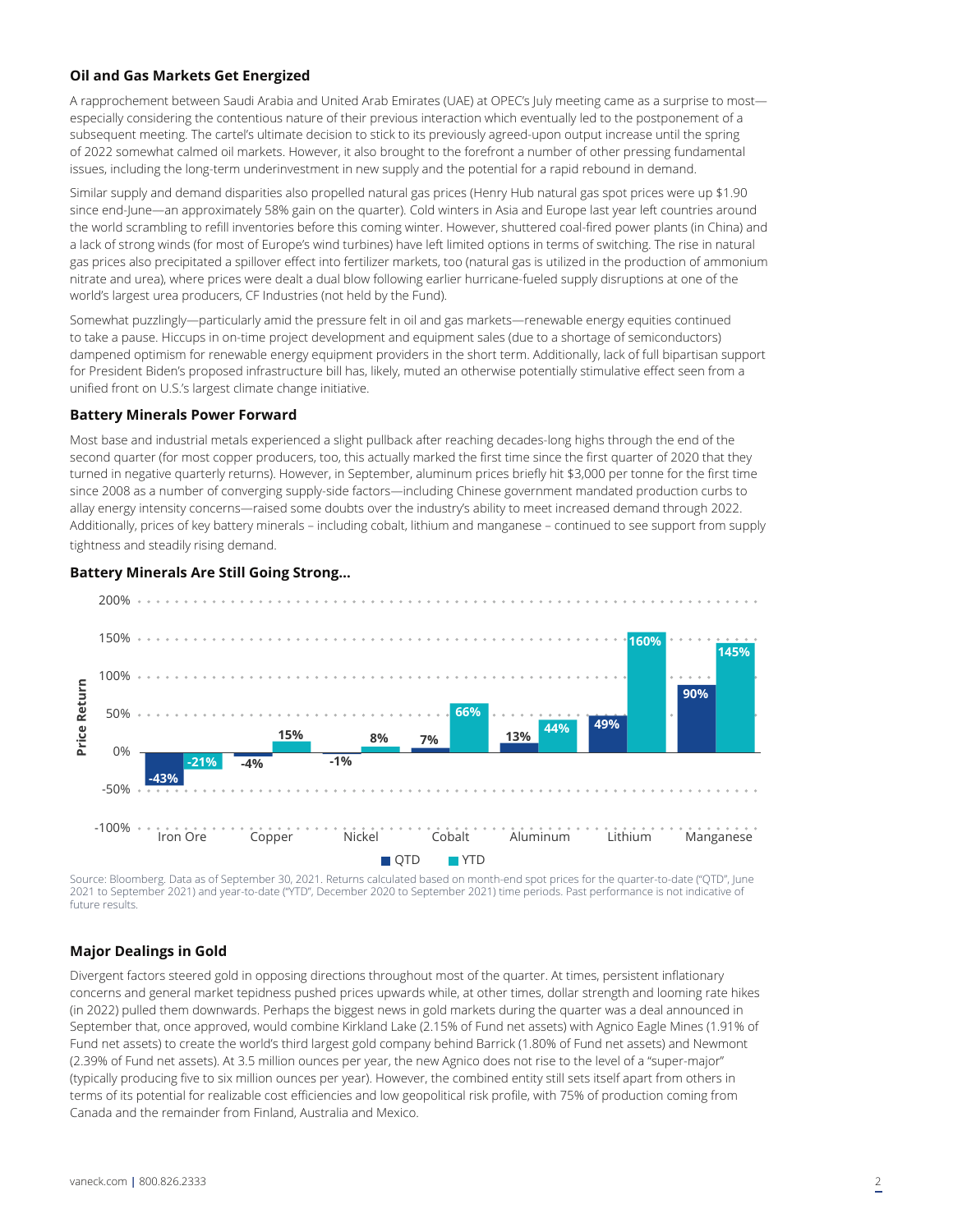#### **Portfolio Positioning and Performance**

The Fund underperformed the S&P North American Natural Resources Sector Index<sup>3</sup> on the quarter, returning -6.97% versus -2.48%, respectively, during the three month period. The largest detractors from absolute (and relative) performance were from the Renewable & Alternatives and Base & Industrial Metals sectors, while the largest absolute contributors came from the Oil & Gas sector.

While there were no major changes to overall positioning during the quarter, the Fund did enter into a new position in the fertilizer space, Mosaic Co. (1.13% of Fund net assets). Mosaic currently trades at a deep discount to its long-term average and versus its closest competitors as, we believe, the market has yet to realize the potential efficiency gains afforded to the company by its transition away from its K1 and K2 potash mine production operations to its new K3 mine site at Esterhazy. As the largest domestic producer of phosphate (and second largest producer of potash behind Nutrien—3.48% of Fund net assets) we believe that the company also stands to benefit from general supply tightness, which has facilitated a favorable macroeconomic outlook for fertilizers heading into 2022.

#### **Top Quarterly Contributors**

| Holding          | Weight | Estimated<br>Contribution | Comment                                                                                                                                                                                                                                                                                                                                                                                                                                   |
|------------------|--------|---------------------------|-------------------------------------------------------------------------------------------------------------------------------------------------------------------------------------------------------------------------------------------------------------------------------------------------------------------------------------------------------------------------------------------------------------------------------------------|
| Devon Energy     | 2.85%  | 0.57%                     | The company's variable dividend* policy has been widely lauded by the market<br>as one of the most sensible approaches to return of capital for U.S. E&Ps today-<br>particularly with oil prices retaining their near-term strength, helping to expand<br>margins and freeing up extra cash for companies with low-to-zero net debt.                                                                                                      |
| Chart Industries | 2.34%  | 0.55%                     | Chart Industries is gaining visibility after a slew of strategic acquisitions and<br>partnerships that has helped the company establish itself as one of the<br>predominate players in the global energy transition. Its multi-pronged approach<br>provides exposure across the value chain-including via emerging hydrogen and<br>carbon capture technologies as well as through more traditional markets such as<br>liquid natural gas. |
| Cimarex          | 3.18%  | 0.54%                     | Cimarex's and Cabot's announced merger was eventually viewed by the market<br>as synergistic. Cimarex's oil-heavy acreage in West Texas and Cabot's gas-rich<br>shale plays in the Marcellus are highly complementary, and both markets should<br>continue to benefit from perceived supply tightness for traditional fuels over the<br>near-term.                                                                                        |

#### **Top Quarterly Detractors**

| Holding       | Weight     | Estimated<br>Contribution | Comment                                                                                                                                                                                                                                                                                                                                                                                                            |
|---------------|------------|---------------------------|--------------------------------------------------------------------------------------------------------------------------------------------------------------------------------------------------------------------------------------------------------------------------------------------------------------------------------------------------------------------------------------------------------------------|
| Stem Inc.     | $3.16%$ ** | $-1.37%$                  | Stem investors who participated in the company's original SPAC offering were<br>rewarded with an accelerated call on their outstanding warrants (trading well<br>in-the-money at the stock's current share price). However, the company's decision<br>was also dilutive to common shareholders, who opted to take some profits as the<br>market's appetite for growth stocks slowed during the quarter.            |
| First Ouantum | 3.36%      | $-0.82%$                  | Negative performance was mostly a result of profit taking as copper prices<br>continued to retrench from all-time highs and as the company came off its fifth<br>consecutive quarter of positive gains.                                                                                                                                                                                                            |
| Sunrun        | 2.83%      | $-0.68%$                  | The macroeconomic backdrop for renewables remains somewhat in flux as<br>policy debate over a green infrastructure deal continues to drag on in the U.S.<br>As well, some speculative investors capitulating on growth stocks have pivoted<br>off renewables, as persistent inflationary pressures and supply tightness have<br>proved more of a catalyst for traditional oil & gas producers in the shorter-term. |

Source: FactSet, VanEck. Data as of September 30, 2021. \*Variable dividend: Tied to the strength of oil and/or gas prices and "carved out" from free cash flow, allowing investors to participate directly in a rising oil price environment. \*\*Includes portfolio's weighting in common shares of Stem Inc. as well as in restricted shares of special purpose acquisition company Star Peak Energy Corp. Contribution figures are gross of fees, non-transaction based and therefore estimates only. Figures may not correspond with published performance information based on NAV per share. Past performance is not indicative of future results. Portfolio holdings may change over time. These are not recommendations to buy or sell any security.